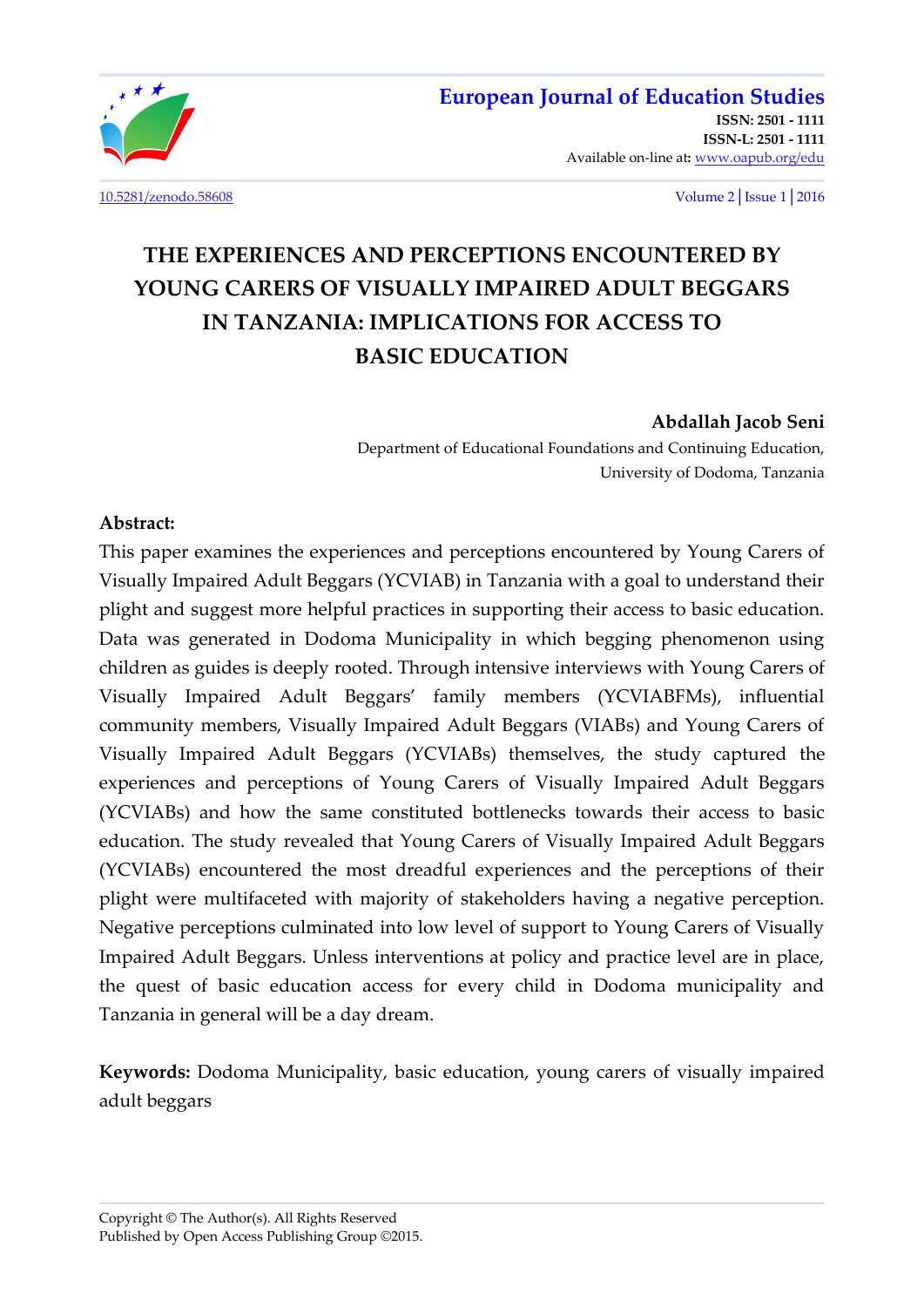#### **1. Introduction**

In the context of this study, young carers of visually impaired adult beggars are those children under the age of 18, who take care or rather guide visually impaired adult beggar in the process of begging and are unable to access and participate fully in basic education. Large numbers of children worldwide are involved in some kind of care for members of their families, often a parent. World Health Organization (2004) estimated that over 40 million children in the world were taking care of the visually impaired people. In most of the developed countries both groups, the young carers, the recipient of the care and street children in general, usually attract sympathy and there are policies and programmes developed specifically to support them (Fives, *et al;* 2010). In the United Kingdom for instance, a number of legislations are in place, including Carers Recognition and Services Act 1995, Carers and Disabled Children Act 2001, and Carers Equal Opportunities Act (Fives et al, 2010).

 In the USA, a number of people with disabilities are cared by community-based agencies (Angrosino, 1992). Policy attention regarding Most Vulnerable Children, including Young Carers of Visually Impaired Adults Beggars in developing countries, is relatively dismal or none- existent. Tanzania is among the developing countries with young carers and about 4% of children aged between 7 and 14 years in Tanzania were documented to be engaged in care giving (Robson, et al; 2006). Over one million people (aged 15-59) were estimated to be living with HIV/AIDS in 2005, implying a need for care from family members including children (TACAIDS *et al;* 2005; RAWG, 2005).

 In Tanzania just as it was the case with many developing countries, though there are various Most Vulnerable Children related policies such as the Law of the Child Act, 2009 and Child Development Policy, 1996; Most Vulnerable Children including Young Carers of Visually Impaired Adult Beggars, have not been reached and effectively mainstreamed (Correl & Correl, 2010). The Tanzania Education and Training Policy of 1995 recognizes that a good system of education in any country must be effective on two fronts namely quantitative in which there would be access to education and equitable distribution and allocation of resources to various segment of the society and on qualitative front in which quality education is guaranteed for all (URT, 1995). Despite this recognition of the 1995 ETP, the presence of YCVIABs in Dodoma Municipality suggest how access and quality basic education is not yet realized to these children.

 If less attention to YCVIAB remains unchecked, it may result into a number of negative impacts to this category of Most Vulnerable Children including inaccess to and poor participation in basic education (Abrahams and Pennington, 2008 & URT, 2008).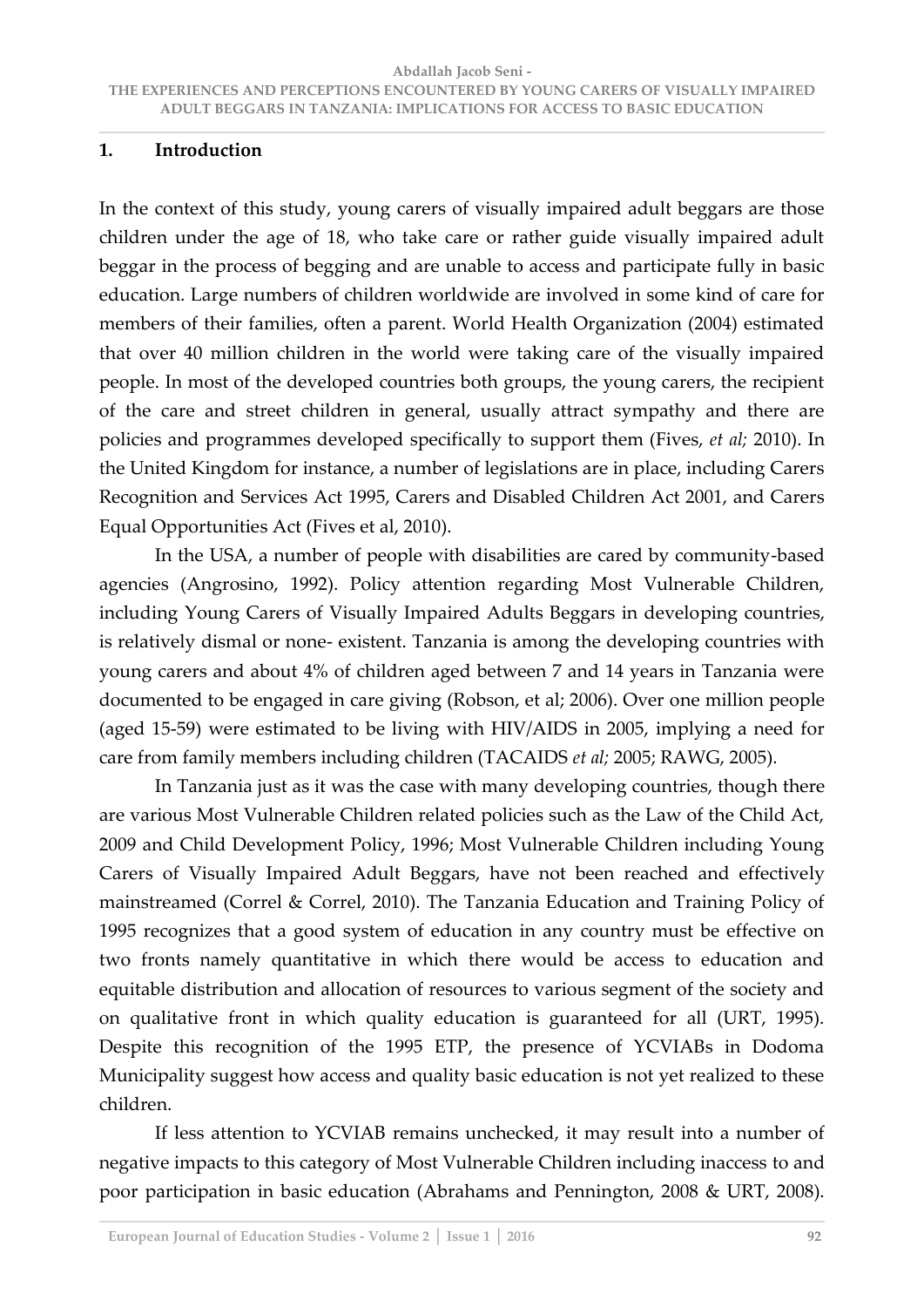The interest of this research was to explore and document the experiences and perceptions of Young Carers of Visually Impaired Beggars with a goal to find ways of supporting them so that they can access to and participate in basic education.

## **2. Research Purpose and Questions**

Tanzania ratified the Convention on the Rights of the Child (1989) and the World Declaration on Education for All (1990). The second EFA goal set to achieve Universal Primary Education (UPE) by 2015; however, it seemed to be missed by a wide margin, among the eligible children in Tanzania (UNESCO, 2014). This situation is likely to be worse for Young Carers of Visually Impaired Adult Beggars (YCVIABs). Education related policies such as *Tanzania's Education and Training Policy and Child Development Policy* have been in place aiming at making access to basic education a reality for every school-age child in Tanzania but the prevailing in access to basic education among young carers of visually impaired adult beggars raises numerous questions regarding their utility.

 Though people see this category of Most Vulnerable Children loitering in the streets guiding the Visually Impaired Adult Beggars in the process of begging, yet little attention have been in place making their plight and right to access and participate fully in basic education invisible. This study intended to examine the experiences of YCVIABs and perceptions attached to their plight including their access and participation to basic education.

 The study basically thought to answer the following research questions: what were the experiences of Young Carers of Visually Impaired Adult Beggars, what were the perceptions of YCVIABs' plight including access to and participation in basic education and what are the possible solutions that can enhance basic education access among young carers of visually impaired adult beggars?

# **3. Review of Related Literature**

The experiences of young carers of mentally ill people like many other categories of young carers are unpleasant. Because of the nature of the people they cared, they experience bullying from the people they cared for and rejection from peers Grant, *et al;* (2008). The nature of the illness or disability affected the experiences encountered by young carers: some for example, needed help with toileting, others with mobility, or emotional support (Lloyd, 2006).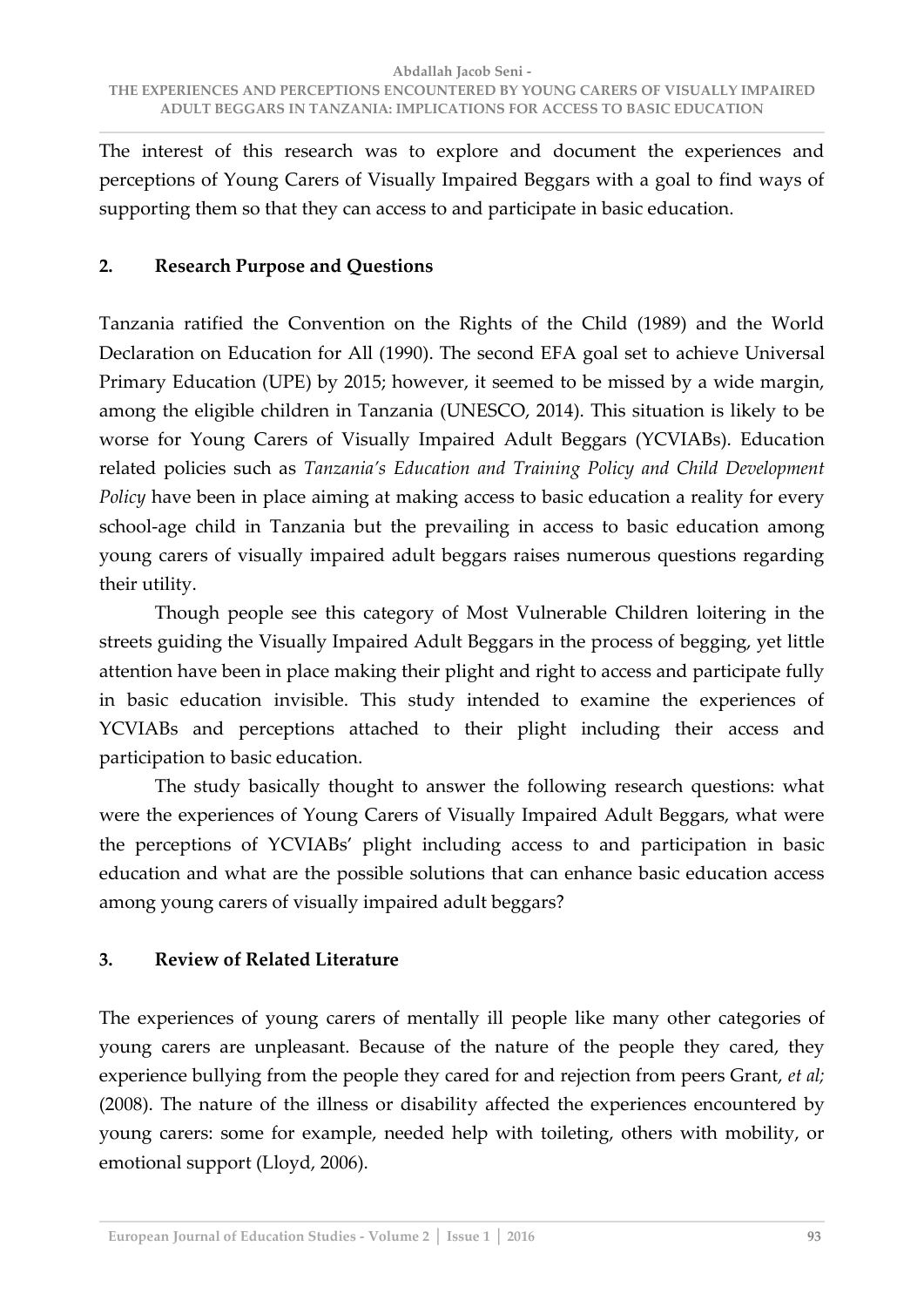Young carers and street children in general experience insecurity and portrayed the police as an enemy and a fearful figure Ribeiro (2008). Skovdal (2009) points out that disrupted school attendance were the greatest concern for many children caring for HIV/AIDS in Kenya.

 Other studies by Adedibu (1989), Beauchemin (1999), Boaten (2006), and Yilmaz and Dülgerler (2011) found that despite its pronounced manifestation, people still regard existence of street children and begging as a normal phenomenon. Furthermore, the perception of the street child by the government agencies in many parts of Africa is viewed as a social problem and that it affects some people directly and others indirectly, as they occupy public spaces and are potential sources of criminal activities (Boaten, 2006).

 While varied views emanated from empirical literature and characterize the street children negatively and relatively slightly positively, these studies focused on the experiences of street children in other parts of the world than Tanzania, and the one doing other caring roles than the relatively unique role of guiding visually impaired adult beggars.

 Article 26(1) of the 1948 Universal Declaration of Human Rights proclaimed education as a universal basic human right, Education for All (EFA), the Millennium Development Goals (MDGs), Universal Primary Education (UPE) campaigns have been launched at different times in different countries especially in the developing world such Asia, the Arab world, and South (or Latin) America but the continued existence of inaccess to basic education among MVC still persisted (Anangisye, 2011). Though Tanzania is a signatory to the UN Convention on the Rights of the Child, there are in fact no established child protection laws, nor regular adherence to children's rights practices (Kate, *et al; 2010*).

 Furthermore, despite the political will of Tanzania and a sound education policy entailed in the Education for Self- Reliance (ESR), ETP of 1995 and PEDP that advocates among other things the democratization of education, access to and participation in basic education has not been an easy task to children from economically and socially disadvantaged households (Anangisye, 2011 and Ishumi, 1986).

 While various studies have documented some helpful practices to MVC generally and some for other categories of young carers, a number of studies have indicated failure to support and some unhelpful practices to MVC. Available evidence has shown that parents with poor socio-economic status generally tended to fail to support their children's education (Anangisye, 2011), VIABs are among the parents that may be termed as poor. Mwai (2004, p. 143) contends that many governments in the developing countries encounter challenges that continue to hinder the implementation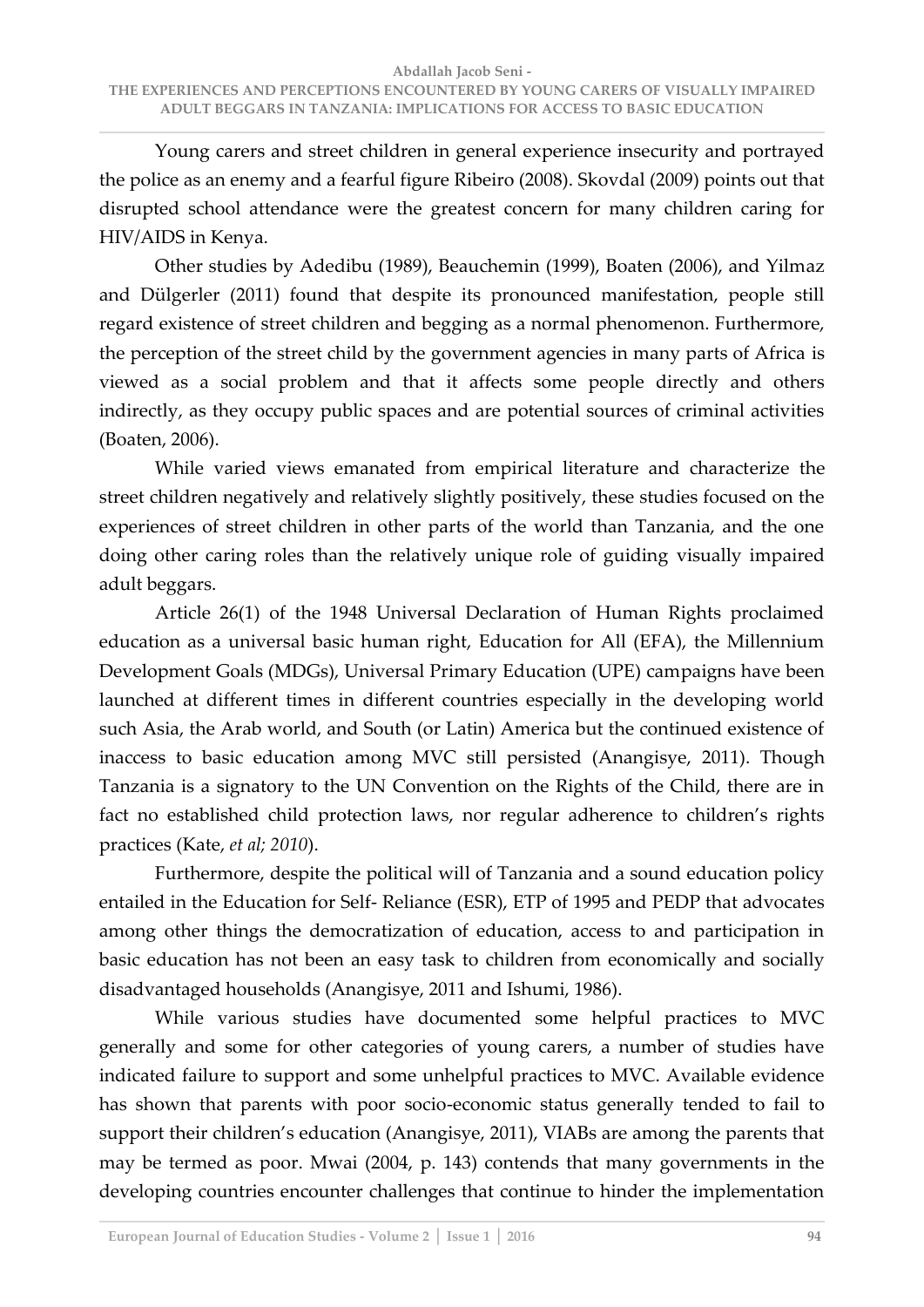of Education for All (EFA). Consequently, a large proportion of children remain without access to basic education.

 There has been paucity of research on young carers generally, and Young Carers of Visually Impaired Adult Beggars in Tanzania particularly. Based on the synthesis of the reviewed literature, it was apparent that there were content, geographical location and methodological gaps. Little study (if any) both locally and internationally has been conducted, addressing basic education access and participation among YCVIABs, in a view to find out the solution to their plight and basic education access for these children. The experiences encountered by YCVIABs, in their guidance role and their perceptions on guidance role in Dodoma Municipality of Dodoma region and Tanzania in general, have also not been studied.

## **4. Methodology**

The methodology employed in this research is informed by the objectives and research questions. In particular, the research questions reflected in this section emanates from the experiences and perceptions of young carers of visually impaired adult beggars and implications to basic education access and participation.

# **4.1 The Research Design**

The study used intrinsic case study which Ary, et al, (2010) say is conducted to understand a particular case that may be unusual, unique, or different in some way and that the case in and of itself is of interest to the researcher. This study investigated one of unusual, unique, and complex phenomenon of children guiding visually impaired adult beggars in the begging process instead of attending school. This study also investigated the phenomenon which was of interest to the researcher. A case study was also relevant for this study, as the design focuses on individual actors or group of actors, and seeks to understand their perceptions of events (Cohen, *et al;* 2005). The plight facing Young Carers of Visually Impaired Adult Beggars are complex, unique and particular to Dodoma Municipality. A case study design was also used as it is suitable for providing a detailed contextual analysis of a limited number of events or conditions and their relationships (Yin, 1984).

# **4.2 Location of the study**

The location of the study was Dodoma municipality of Tanzania since unlike in other regions of Tanzania; it has more Visually Impaired Adult Beggars Namwata, *et al;* (2010). There was also a rapidly increasing number of Most Vulnerable Children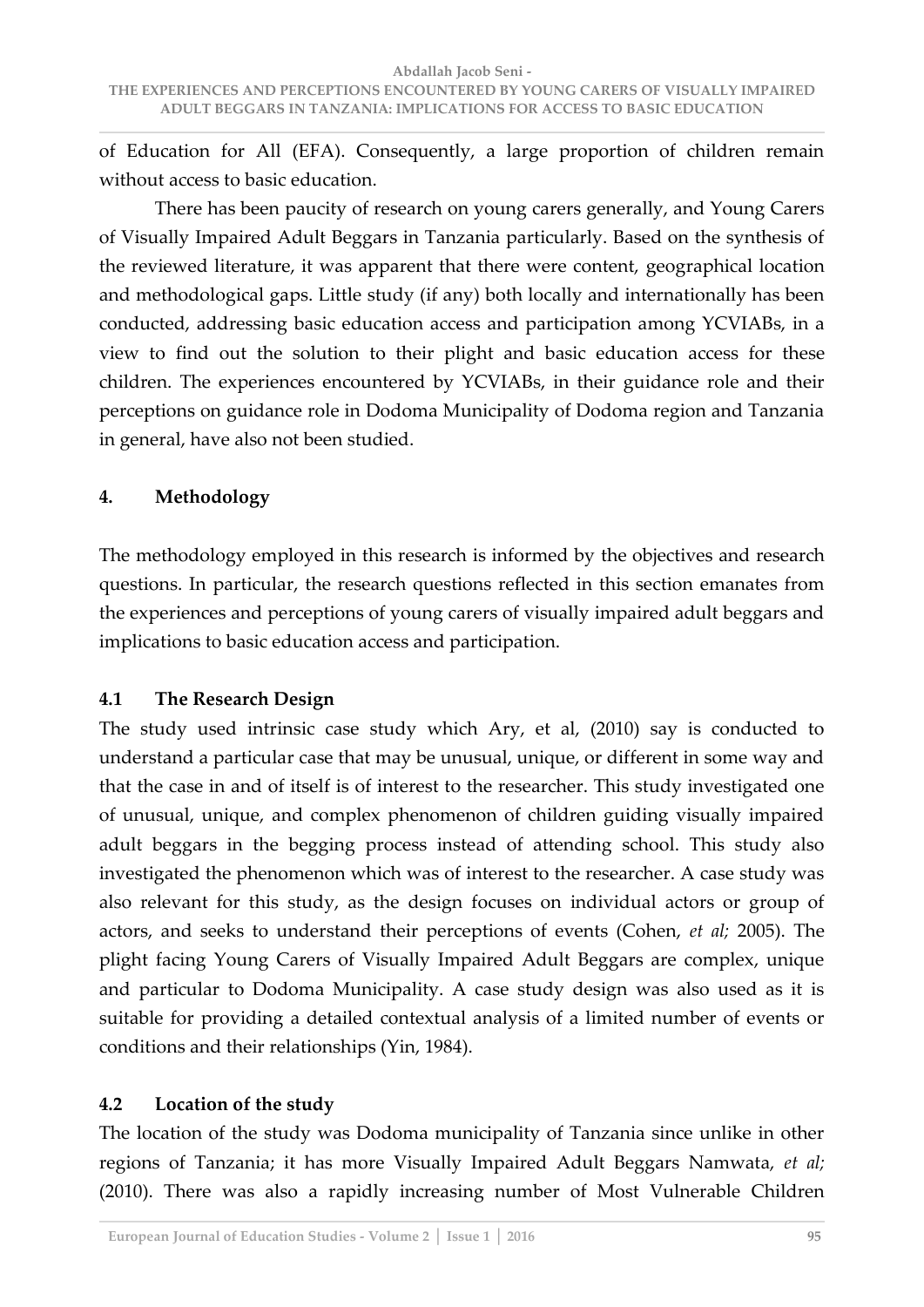generally and Young Carers of Visually Impaired Adult Beggars in particular. According to the available statistics (2012) from Dodoma Municipal, estimated figures of Most Vulnerable Children were 7,635, while that of street children including Young Carers of Visually Impaired Adult Beggars were around 170.

## **4.3 Sample Size and Sampling Techniques**

The total sample for this study was 40 respondents and Table 3.2 presents the details of the sample size for each category of research participants.

| Category of respondents                | Number of respondents | Percent    |
|----------------------------------------|-----------------------|------------|
| <b>Ward Executive Officers</b>         | $\overline{4}$        | 10         |
| <b>Ward Education Coordinators</b>     | 3                     | 7.5        |
| <b>Head Teachers</b>                   | 3                     | 7.5        |
| <b>Ward Councillors</b>                | 4                     | 10         |
| Religious leaders                      | 3                     | 7.5        |
| NGOs coordinators                      | 3                     | 7.5        |
| Social Welfare Officer                 | 1                     | 2.5        |
| <b>Community Development Officer</b>   | 1                     | 2.5        |
| <b>YCVIABs</b>                         | 6                     | 15         |
| <b>Visually Impaired Adult Beggars</b> | 6                     | 15         |
| <b>YCVIABs' Family Members</b>         | 6                     | 15         |
| <b>Total</b>                           | 40                    | <b>100</b> |

**Table 3.2:** Sample Size

**Source**: Field Data, (2013)

Purposive sampling of YCVIABs and the VIABs was done out of the knowledge that they were key and fundamental targets of this study and so their views were of paramount significance. Snowballing, incidental or accidental techniques were employed to YCVIABs and VIABs since they were mostly not stationed in one place but kept on moving in the course of begging thus to overcome their moving nature the accessed YCVIABs and VIABs were asked to reveal the whereabouts of the other beggars. Since street beggars keep on moving (Namwata, *et al;* 2010); public places where Young Carers of Visually Impaired Adult Beggars were generally found including Nyerere Square, in hotels, restaurants, bars, near Automatic Teller Machines, churches, mosques, markets, the famous One Way Road and bus stands were further selected as a strategy, to overcome their moving nature. Purposive sampling was also employed to sample YCVIABs' family members, (Influential community members) ward councillors, religious leaders, NGO coordinators, social welfare officers and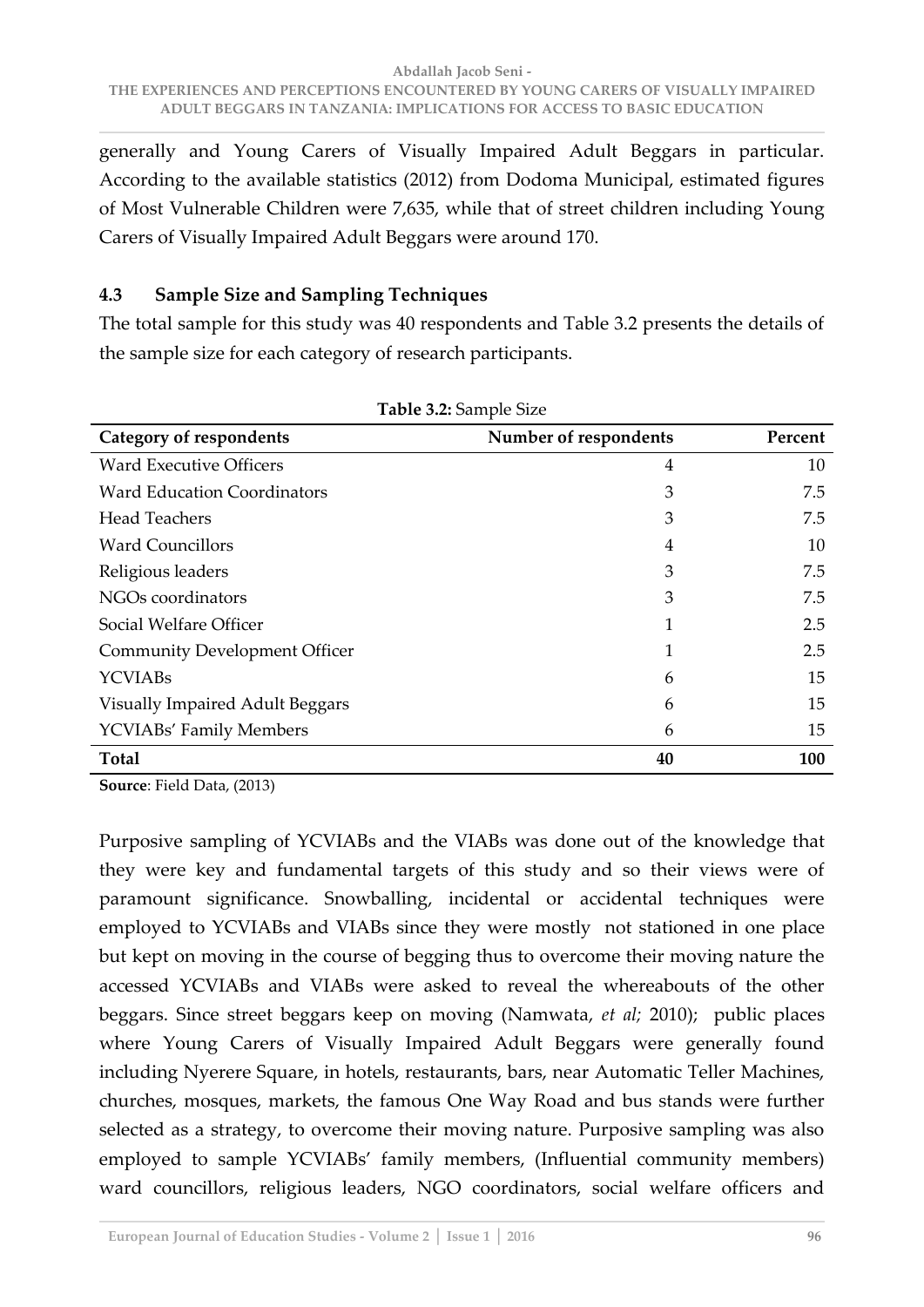community development officers as they were considered to be information rich and can represent the entire community members.

## **4.4 Methods of Data collection and Analysis**

Data were collected through appropriate in-depth interviews, direct-non participant observations and documentary reviews. Artefacts were used to depict vivid experiences of young carers of visually impaired adult beggars. The data analysis process was guided by Pellegrin's (1998) two principles of qualitative data analysis, namely homogeneity and mutual exclusiveness in which both deductive and inductive processes were used to determine the main themes and sub- themes respectively (Ezzy, 2002). All the data sets from interviews, observations and documents were analysed following procedures recommended by Miles and Hubberman (1994); that is data organization, data reduction and data interpretation.

## **5. Findings and Discussion**

The findings and discussions of this study are presented in three sub-sections namely the experiences of young carers of visually impaired adult beggars, the perceptions of young carers of visually impaired adult beggars' plight and emerging implications for access to and participation in basic education among young carers of visually impaired adult beggars.

# **5.1 The Experiences of Young Carers of Visually Impaired Adult Beggars**

Interview results indicated that Young Carers of Visually Impaired Adult Beggars (YCVIABs) experienced dreadful encounters. These vulnerable children experience tiredness which make them unhappy and was detrimental to their health. In this regard, one of the participant Young carers of visually impaired adult beggars had the following to share:

ȃ*I have never felt happy in my life as guiding in begging is a tiresome work. Some time I suffer from headache and nose bleeding due to hot sun, and people could always ask the where about of our parents and few of them can give us some money.* 

Another YCVIAB who was interviewed claimed that:

ȃ*Guiding in the begging process is a tiresome work and one gets tired due to the sun and sometimes rain, so I have never felt happy. My father and mother are all visually*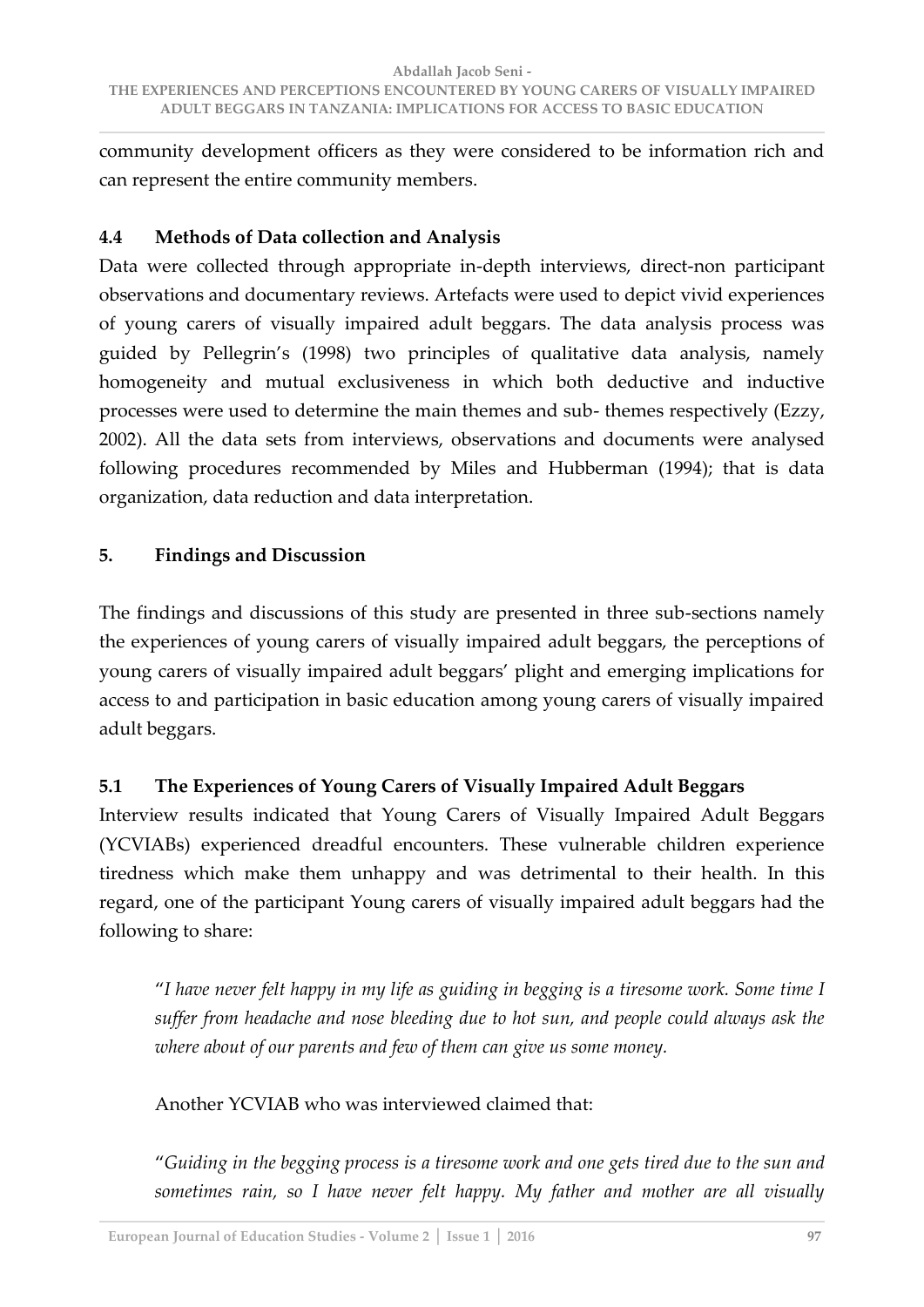*impaired. Despite their visual impairment they have both gone to school up to standard seven and since they are not employed, we earn our living through begging in which I used to guide my father almost daily but I have recently been relieved by my two young sisters who have taken over the guiding role while I guide in some days especially weekends. Though we get support from the church community and NGO, the support is not sufficient thus we rely on begging.Ȅ*

 The experiences of every individual young carer of visually impaired adult beggar in Dodoma municipality are very different and peculiar in their own perspective. However, they share some features. One young carer aged 15 but out of school narrated his experience that led him into the phenomenon of guiding a visually impaired adult beggar:

ȃ*I live with my grandmother; my mother absconded since I was a little child and I do not know her whereabouts. I have never seen my father and since my grandmother is a visually impaired, we live through beggary. I sniff glue so as to refresh my mind and offset the painful event of my mother's abscondment. Guiding the visually impaired adult beggar in the begging process is the most difficult role as we go around the streets and sometimes face harsh responses from the people.Ȅ*

 Observational results indicated that the YCVIABs and the VIABs were excessively sweating and seemed to be very tired and hungry, but kept on begging. Their cloth had poor quality as they were torn, dirty and had deteriorated colour. As to the body hygiene, they seemed dirty and most of them had bare feet. Regarding the interaction between YCVIABs and the VIABs observation generally indicated that they were intimate and when the YCVIABs was tired, the VIABs would allow him or her to lie on the ground while the VIABs continued to beg at a stationed begging point. A drawn picture by one of the participant influential community members in figure 4.1 could help to portray the hardship of a beggary life vividly.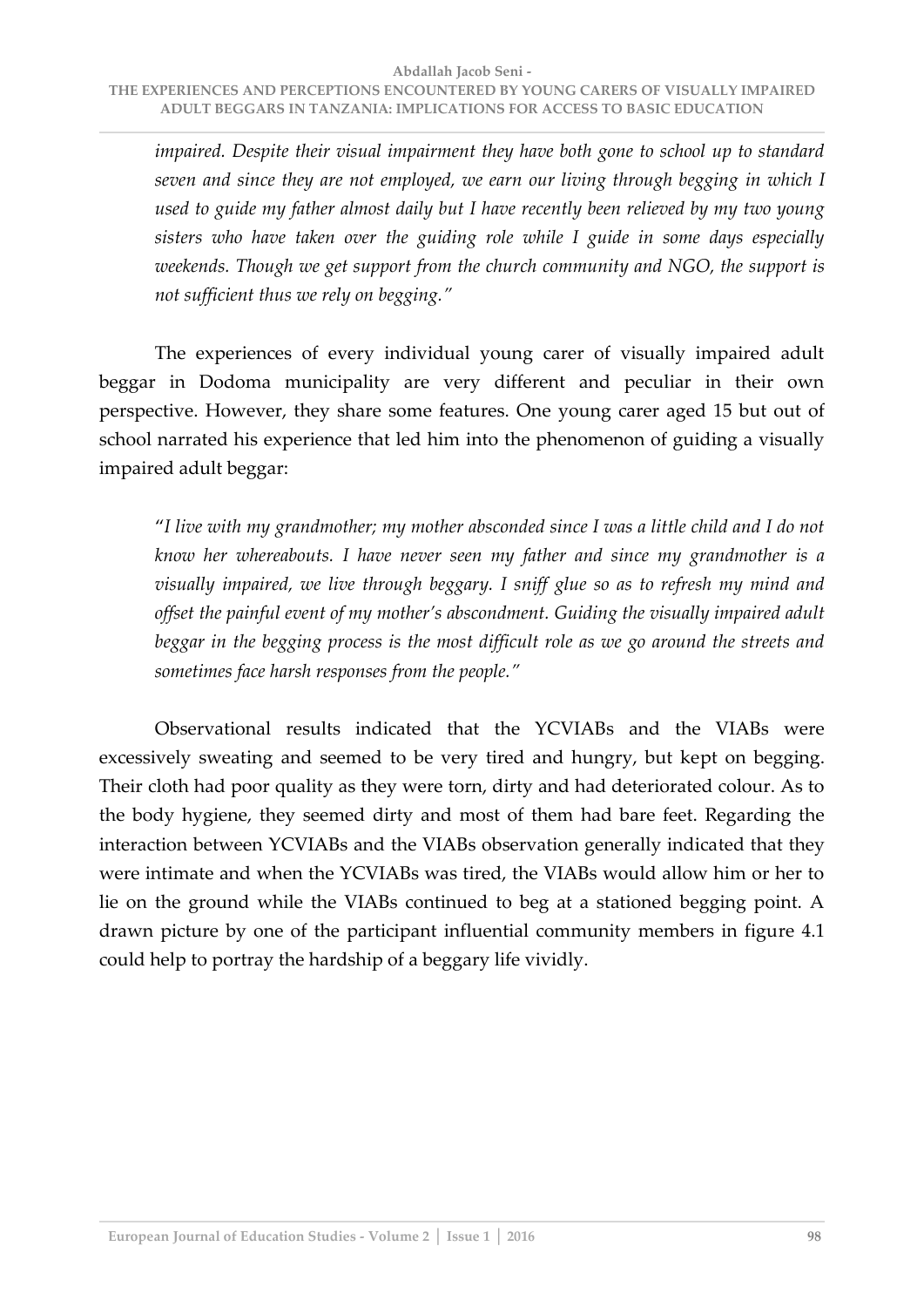

**Artefact 1:** The Experiences of Beggary Life

The drawn picture in Artefact 1 indicates how YCVIABs and the VIABs are in constant move be it sunny or rainy, their cloth conditions and bare feet to the part of the VIABs could all suggest the hardship they faced in the beggary life.

**5.2 Multiple Vulnerabilities for Young Carers of Visually Impaired Adult Beggars**  Through observation it was found that young carers guiding visually impaired adult beggars who had multiple disabilities experienced the most dreadful encounter and multiple vulnerability than their counterparts, who guided the one with a single impairment namely; visual impairment.

 Guiding a visually impaired adult beggar who had a leg disability was observed to be more difficult as the VIAB was unstable and could even fall down, as he was assisted in walking.

 The YCVIABs who guided VIABs with multiple disabilities responded to the interview question that wanted them to explain the way they felt as guides of VIABs and the following voice was recorded:

**Source:** (Seni, 2014)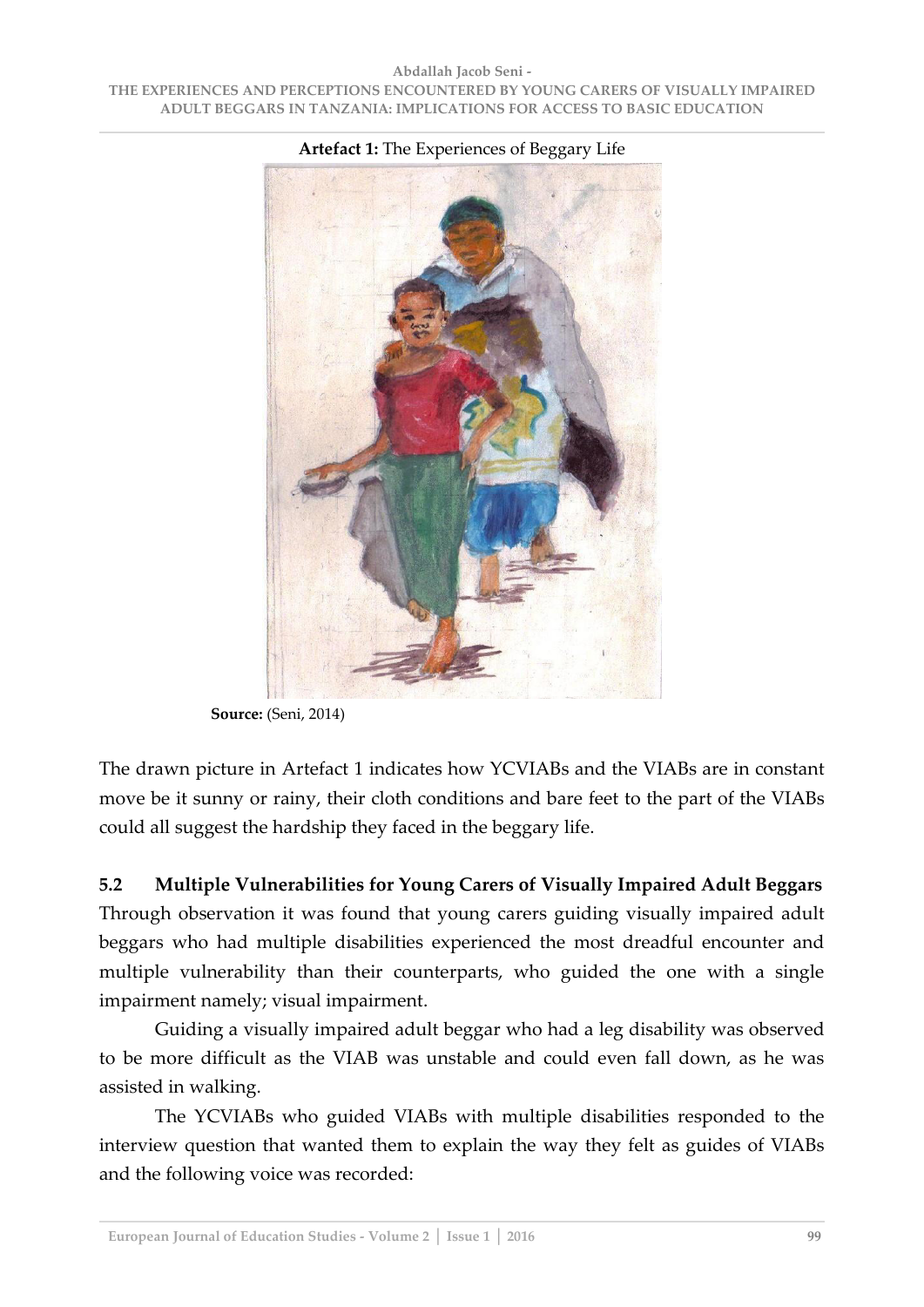*ȃThe guiding role is more complicated since my father has a problem with his leg, one of his leg was cut in the hospital as he had an elephantiasis disease. He cannot walk without the support of a limping stick and as he walks, I guide him through the white stick but he can sometimes fall down.Ȅ*

 Describing the difficulties he faces in walking all day long begging, the VIAB with multiple disabilities had the following to say:

*ȃMy leg is impaired as I had an elephantiasis disease and have recently undergone an operation in which my leg was cut. However, I have to keep on begging despite the pains I face since it is the only way in which we can earn our daily meal.*<sup>*"*</sup>

 The picture (in Artefact 3) drawn by one of the participant influential community member aids to portray the situation of YCVIAB guiding a VIAB with multiple disabilities vividly:



**Artefact 3:** Drawn Picture of YCVIAB Guiding a VIAB with Multiple Disabilities

 **Source: (**Seni, 2014)

Multiple vulnerabilities were also evident from observational findings which indicated that there were YCVIABs who guided VIABs with young children. The VIAB was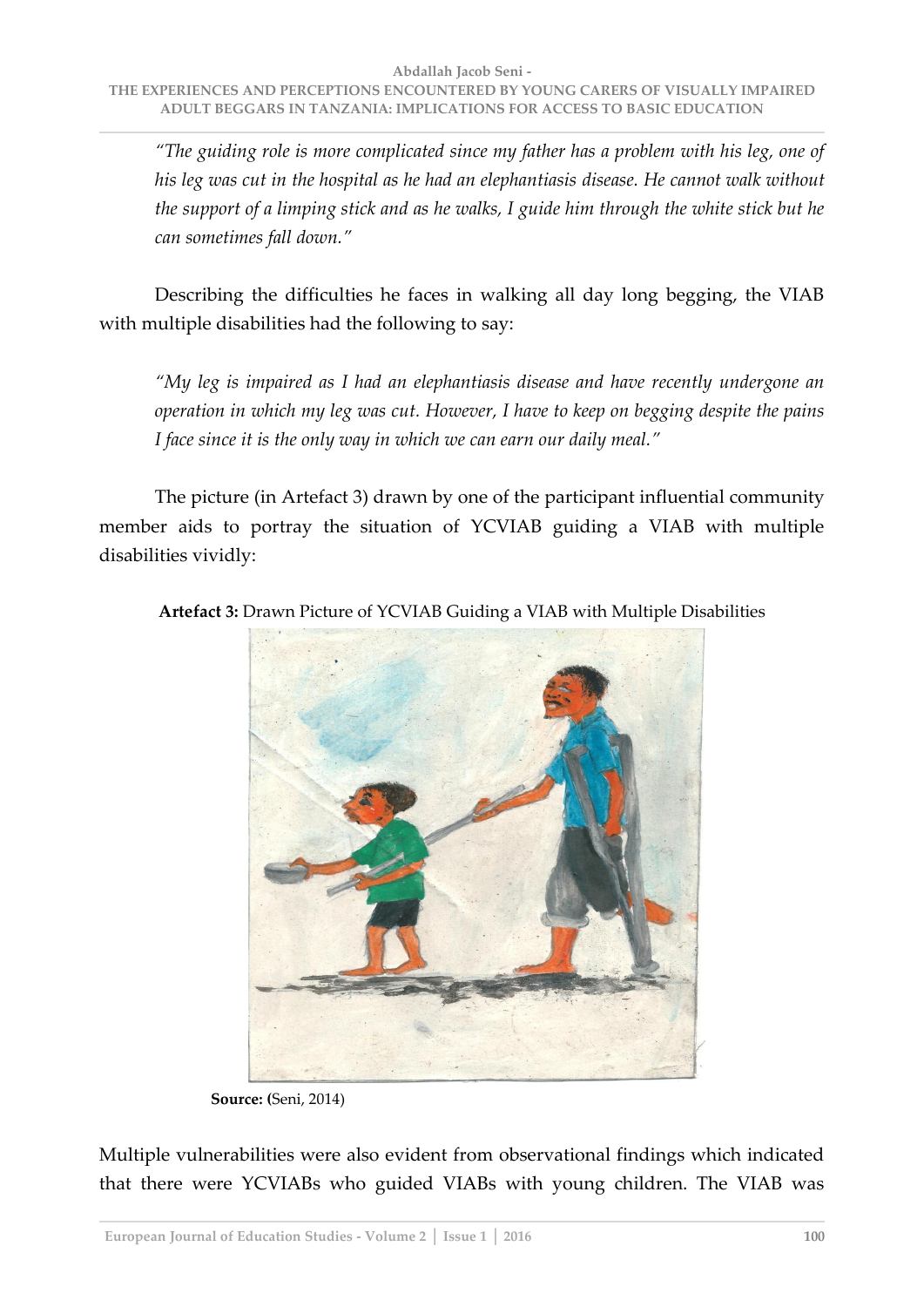observed to carry a young child on her back despite the fact that she was visually impaired. As that was not enough, the young child carried on the back had skin disability (an albino) reflecting what we may call an extreme multiple vulnerability to the part of the YCVIAB as he had to care two people with disabilities at a time and guiding in the begging process. In her own words the YCVIAB who guided the VIAB with an albino sibling had the following to remark:

*ȃMy role as a guide is extremely cumbersome as my mother does not see; beside my young sister is an albino and I feel very bad since people would gaze at us as we pass through in the streets begging. Some people would help us with some food or money but others would just gaze at us astonishingly.Ȅ*

 The picture (in Artefact 4) drawn by one of the participant influential community members portrays the situation vividly.



**Artefact 4.5:** Drawn Picture for YCVAB Guiding a VIAB with an Albino Sibling

 **Source: (**Seni, 2014)

# **5.3 Perceptions of YCVIABs' Plight**

Young Carers of Visually Impaired Adult Beggars in Dodoma Municipality were perceived negatively and slightly positively. Unhappy encounters due to tiredness, headache, nose bleeding and lack of time to rest, play and attend to school in one hand and fulfilling of their daily needs through income gained in the begging activity were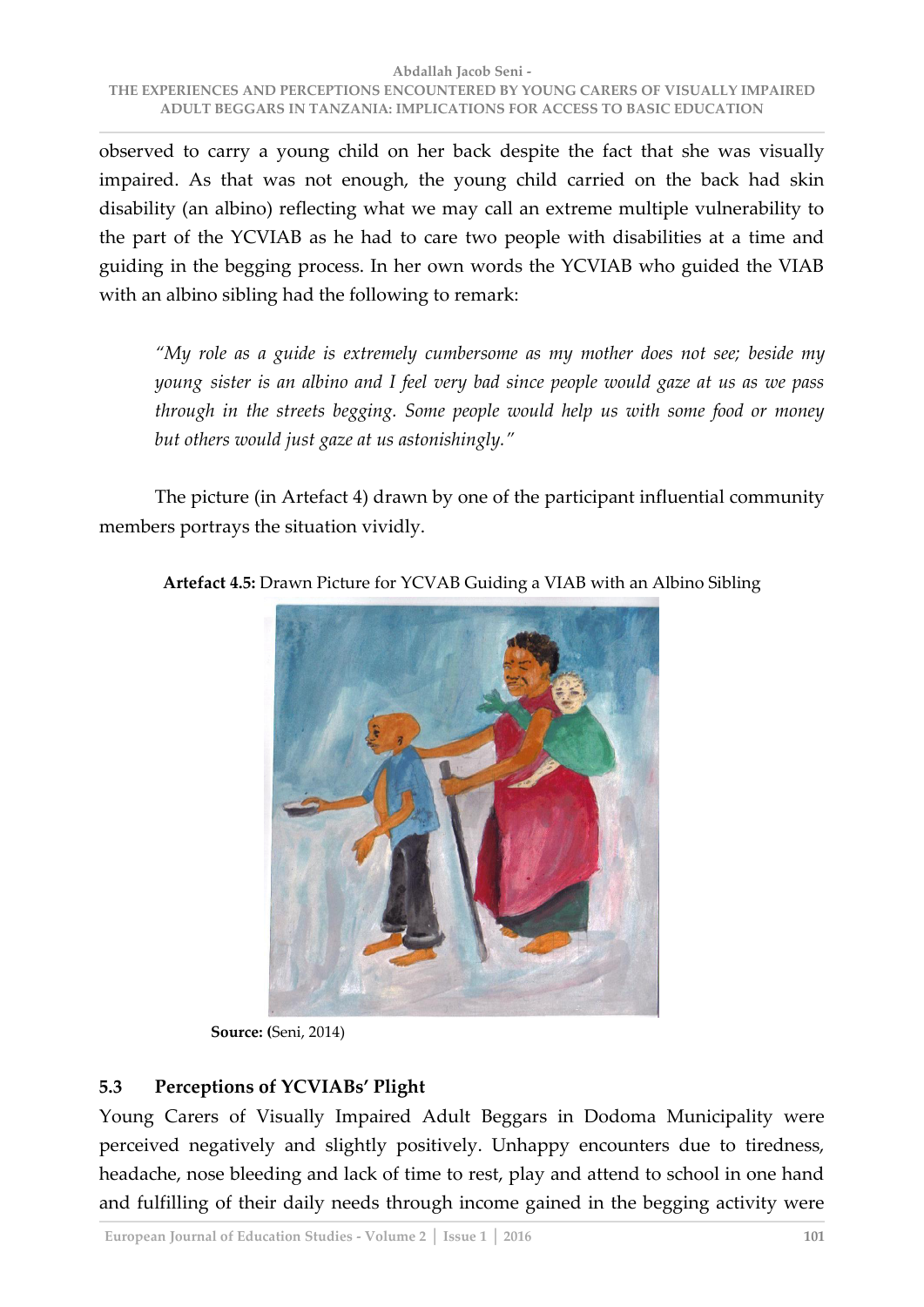implied as the reason for the YCVIABs to perceive their plight the way they did. Most of the participants young carers of visually impaired adult beggars, perceived their role of guiding visually impaired adult beggars as an activity full of miserable moments.

 Articulating the situation in an interview, the YCVIAB was asked to express the experiences of guiding a visually impaired adult beggar had this to say:

*ȃI take positively my role as I am compelled by the condition of my parent to guide him in begging so that we can have money to buy food and school requirements. I felt happy when I was given money. Although it was a torn Tsh 1,000 but I got an assistance of exchanging it at the bank and I felt very happy.*<sup>*"*</sup>

Community members' perceptions on the YCVIABs' plight were either positive or negative depending on how one perceived the circumstances and factors leading to the existence of the unique category of begging using children as guides. Furthermore, how community members perceived young carers of visually impaired adult beggars tended to be reflected by their response when asked for a help. In the perspectives of the YCVIABs, the community members were not bothered by their plight and saw their role of guiding the visually impaired adult beggars, as a normal one. The subsequent voices from the interview with the participants YCVIABs substantiate the issues and messages, surrounding this sub-theme. The following voices of YCVIABs reflect the mixed perceptions.

*"Wanatuona poa"* (They take us normal), and they could always ask on the where about of our parents and whether we were going to school or not, without asking or reflecting properly on our circumstances. I think they take us negatively and they can sometimes say that "don't disturb me".

 There were also positive perceptions of viewing the phenomenon and its unfolding plight as a results of disadvantagement due to poverty, scarcity, wide spread hunger and visual impairment. Positive perceptions held by community members regarding the plight of YCVIABs were articulated in an interview with one of the social worker as he positively characterized them:

*ȃI know YCVIABs as children living in difficult circumstances and facing the effects of abject poverty, scarcity, wide spread hunger as well as visual impairment. They are innocent children requiring the support of stakeholders.*<sup>*"*</sup>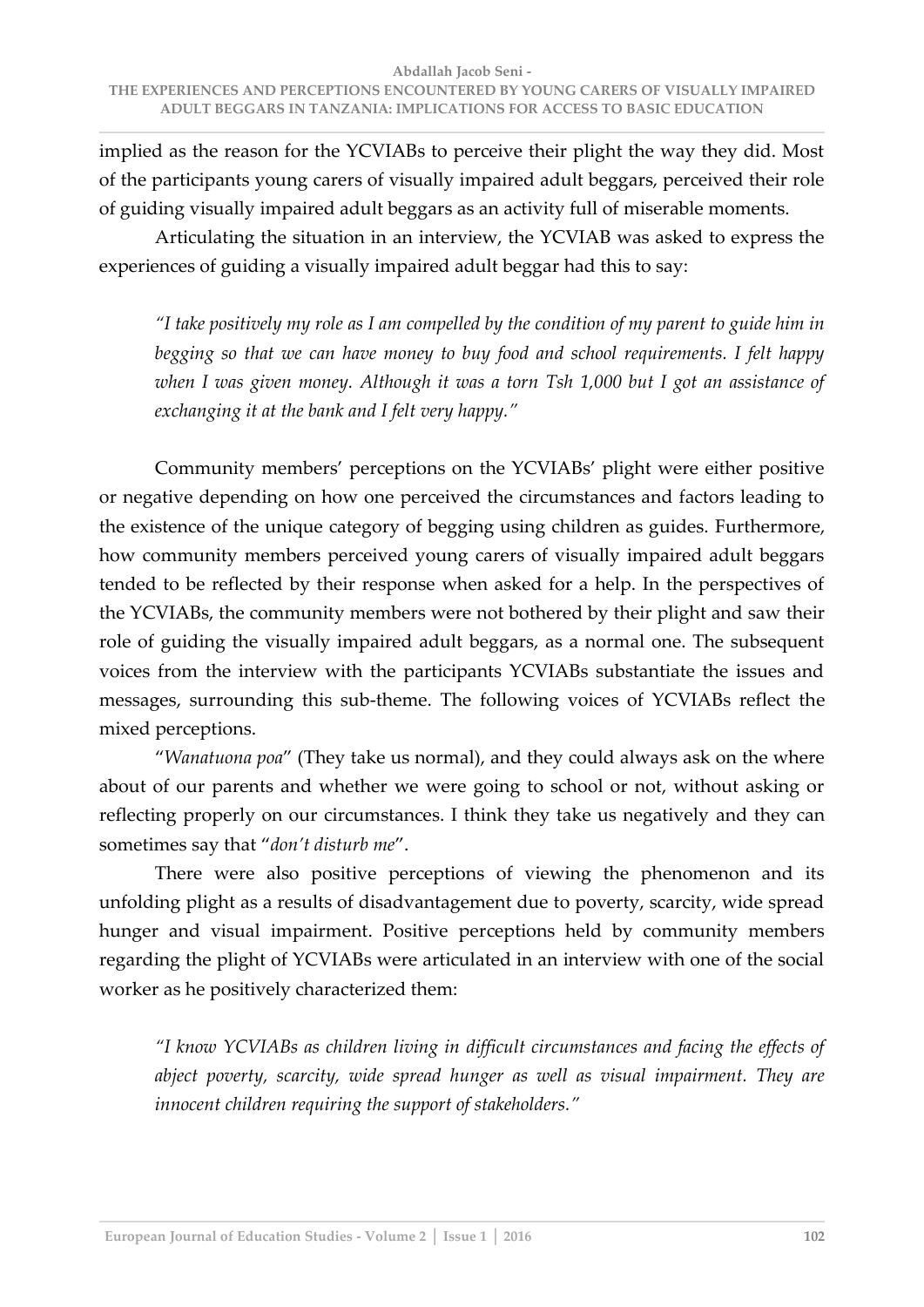Responding to an interview question that demanded him to explain how he characterized YCVIABs, one of the participant ward councillors expressed the negative perceptions as he said:

*ȃI know in two faces these YCVIABs; they may be part of the family of the VIABs or even a distant person but paid. Even the blood related YCVIABs might be paid. They must be coming from families with a disoriented family base, and they are lazy kind of people. How comes a person having no relatives, neighbours or even religious leaders. The solution is to have by-laws since some of them just pretend and close their eyes with glues.Ȅ*

 Some of the respondents had both positive as well as negative perceptions. In this regard, one of the interviewed Community Development officers characterized YCVIABs had the following to share:

*ȃYCVIABs have no time to play like their counterparts; they stay in the sun all the day long, the rain is their companion. Some people despise them and mostly they come from poor families but others come from well off families. If you can make a follow up you find they own cows. Laziness drives them to begging, though Dodoma is a semi-arid area but those who work hard can yield something. They are all not visually impaired but some pretends by putting glue in their eyes.Ȅ*

 Another set of mixed perceptions was revealed in an interview with one of the Head teacher who was asked on how he characterized YCVIABs, he had the following assert:

*ȃI know that these children are missing their care and education rights, they are innocent and are expecting the community to solve their problems especially on the issue of food. Sometimes the community members gave them food and money but others rebuked them.*  Laziness is the most precipitating reason for a begging phenomenon. They think that  *cultivation delayed them to earn a living, whilst it is in fact a way of earning with dignity.Ȅ*

# **5.4 Emerging Perceptions on Access to Basic Education among YCVIABs**

The experiences and perceptions of YCVIABs placed them in a disadvantageous position of not having time to stay at home, rest, play and above all deprived them with opportunity for accessing basic education as their counterparts who were not YCVIABs.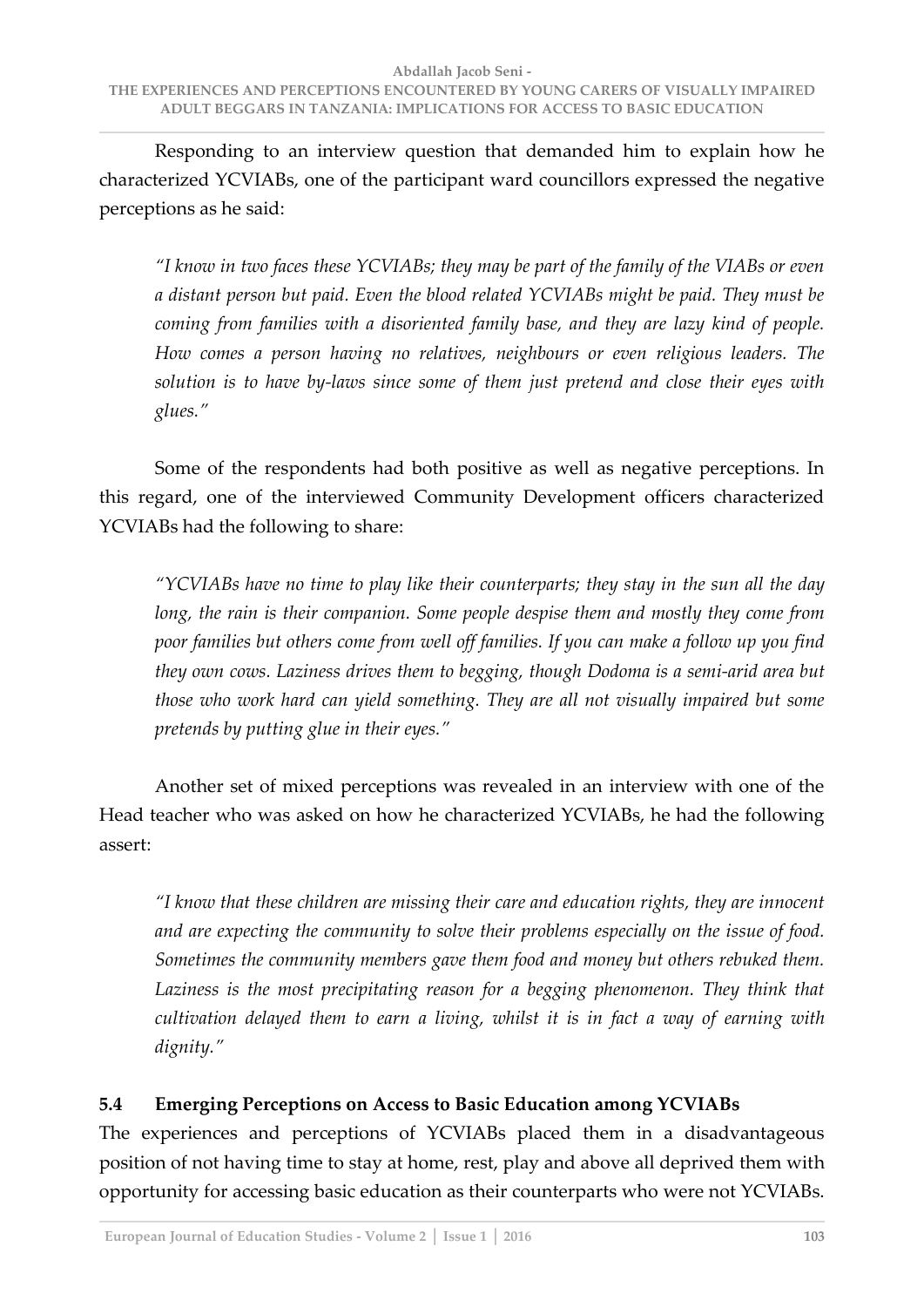Moving all the daylong in the sun or rain is not only detrimental to the health of YCVIABs but deprived them with an opportunity to be enrolled and access basic education. The findings that the wider community members generally regard the plight facing YCVIABs as being caused by their part (victims of the phenomenon) and so seen as people disturbing others call for the community members to brainstorm the real causes of the whole circumstances and take charge to rescue the situation. The community members implicitly exhibited a failure to acknowledge how disability such as visual impairment may subject the victim into a negative side to the extent of resorting to a beggary life.

 Lack of a common perception, in particular lack of positive perceptions towards the plight of YCVIABs may constitute one of the drawbacks for the realization of their basic rights and basic needs, including access to and full participation in basic education. Tanzania ratified the Convention on the Rights of the Child (1989) and the World Declaration on Education for All (1990). Non-enrolment, irregular attendance and poor participation in school work to the part of YCVIAB, are in contrast with the Rights of the Child (1989) and the World Declaration on Education for All (1990). Education for All (EFA) goals are also not met in the lives of YCVIABs. The second EFA goal set to achieve Universal Primary Education (UPE) by 2015; however, UPE has been missed by a wide margin, among the eligible children in Tanzania (UNESCO, 2014). This situation is likely to be worse for YCVIABs. The sixth EFA goal which states ȃ*improve the quality of education*Ȅ may also be hard to achieve within the context of having YCVIAB who were not enrolled or do not attend school on a regular basis, and have a little or no time to concentrate with their studies.

 Article four of the Tanzania law of the Child Act of 2009 states that, the government of Tanzania has a responsibility to take all available means to make sure that, children's rights are respected, protected, and fulfilled. The plight facing YCVIABs reflect the extent to which current MVC-related policies and laws for children have remained on paper work and missing in terms of practice.

 The Development Vision 2025 intended to achieve high quality livelihood to all social groups, such as the boys and girls, youth and old, and able-bodied and disabled (URT, 2000). Realization of this vision stance has not been a reality to the part of VIABs, as part and parcel of the old and disabled and to YCVIABs as part and parcel of boys and girls.

 Although the Tanzanian country report on the Millennium Development Goals (MDG) of 2010, indicates that, the second MDG of achieving UPE has been realized as the Net Enrolment Ratio (NER) in primary education was 95.4% by 2010 (URT, 2011), yet on the basis of the findings in this study, in which most of YCVIABs were out of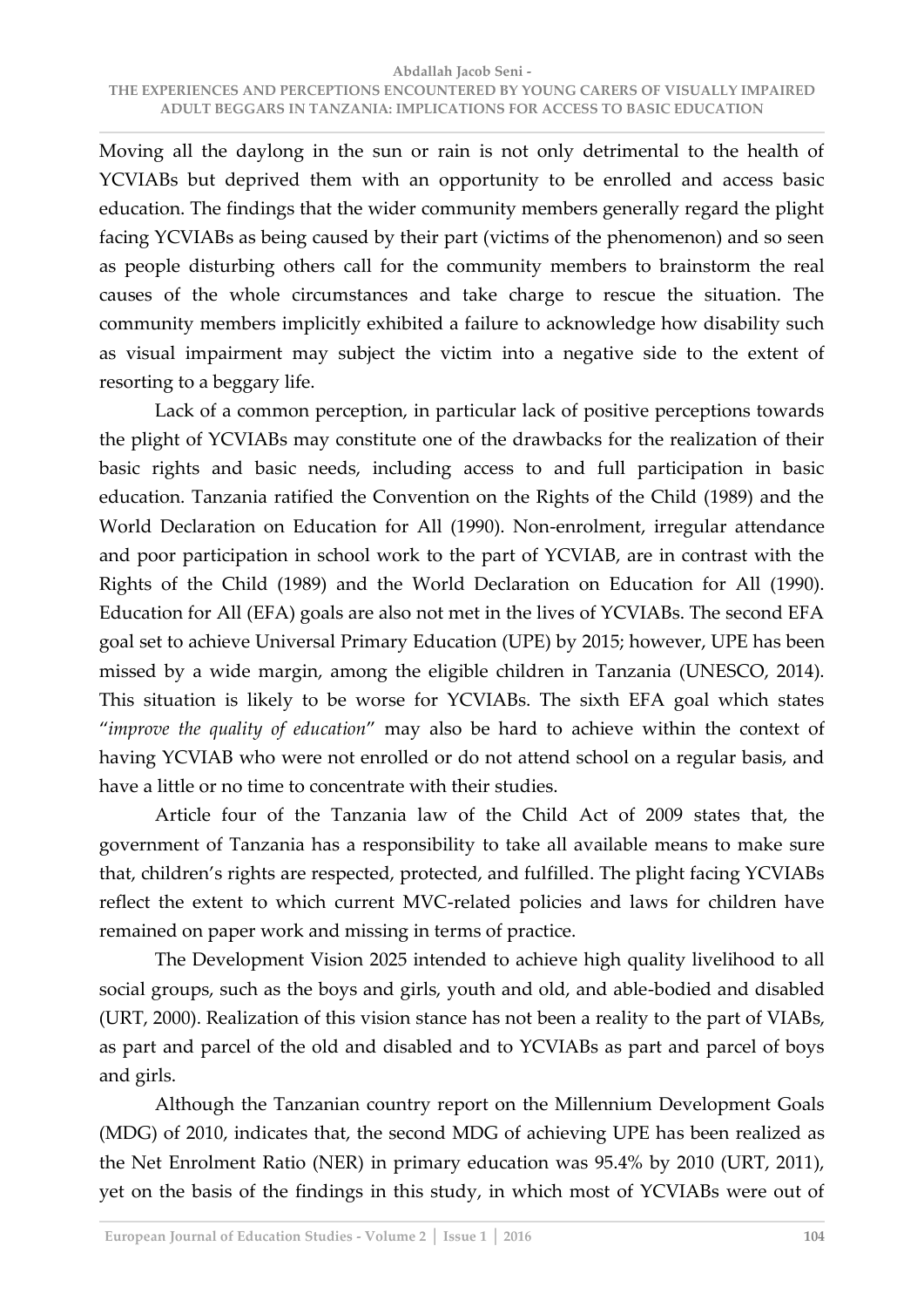school and those in school not fully participating, it could be argued that YCVIABs have been side-lined by this achievement.

 The YCVIABs out of school further reinforce what Rubagumya (1991:76) found that the education system of Tanzania still functioned as a reproductive mechanism for small elite, rather than as an instrument towards egalitarianism. It also confirms that the children of more affluent parents in Tanzania are more likely to enter school and to progress than children of less affluent parents (Samoff, 1987:355).

 The findings in this study that, YCVIABs spent much of their time guiding the VIABs could suggest improper orientation to these children as they may be led to think that begging was a proper way of gaining income. The persistence of guidance role in the begging process may divorce these children from the love for work engendered in the philosophy of Education for Self-Reliance (ESR) of 1967 propounded by the founder of the Tanzanian nation, the late Mwalimu Julius Kambarage Nyerere.

## **6. Conclusions and Recommendations**

It could be concluded that the experiences of every individual in Dodoma Municipality were very different and peculiar however, they shared some features of encountering the dreadful life. YCVIABs guiding VIABs who had more than one disability experienced the most dreadful encounter than their counterparts who guided the one with single impairment namely; visual impairment.

Majority of community members perceived the YCVIABs' plight and those of the VIABs negatively. They viewed the phenomenon and its unfolding plight as something emanating from the irresponsibility of the victims mainly the VIABs.

 In order to enhance a positive perception of the wider community on the plight facing YCVIABs including inaccess to basic education, there is a need to conduct training to influential community members such as ward councillors, religious leaders, social welfare officers, and community development officers, head teachers, ward education coordinators, NGO coordinators and Ward Executive Officers. Alternative mode of providing basic education for MCV including YCVIABs should be thought by the government and should involve local and international actors. Innovative strategies such as double shift and school feeding should be in place as measures to boast attendance for disadvantaged children. This requires resource allocation and flexibility in the schools based on contextual considerations.

 Through the policy for the elders, the VIABs should be assisted in which the government should set aside sufficient resources to establish residence centers for the elders and keep them. In the residence centers, the VIABs should be trained to perform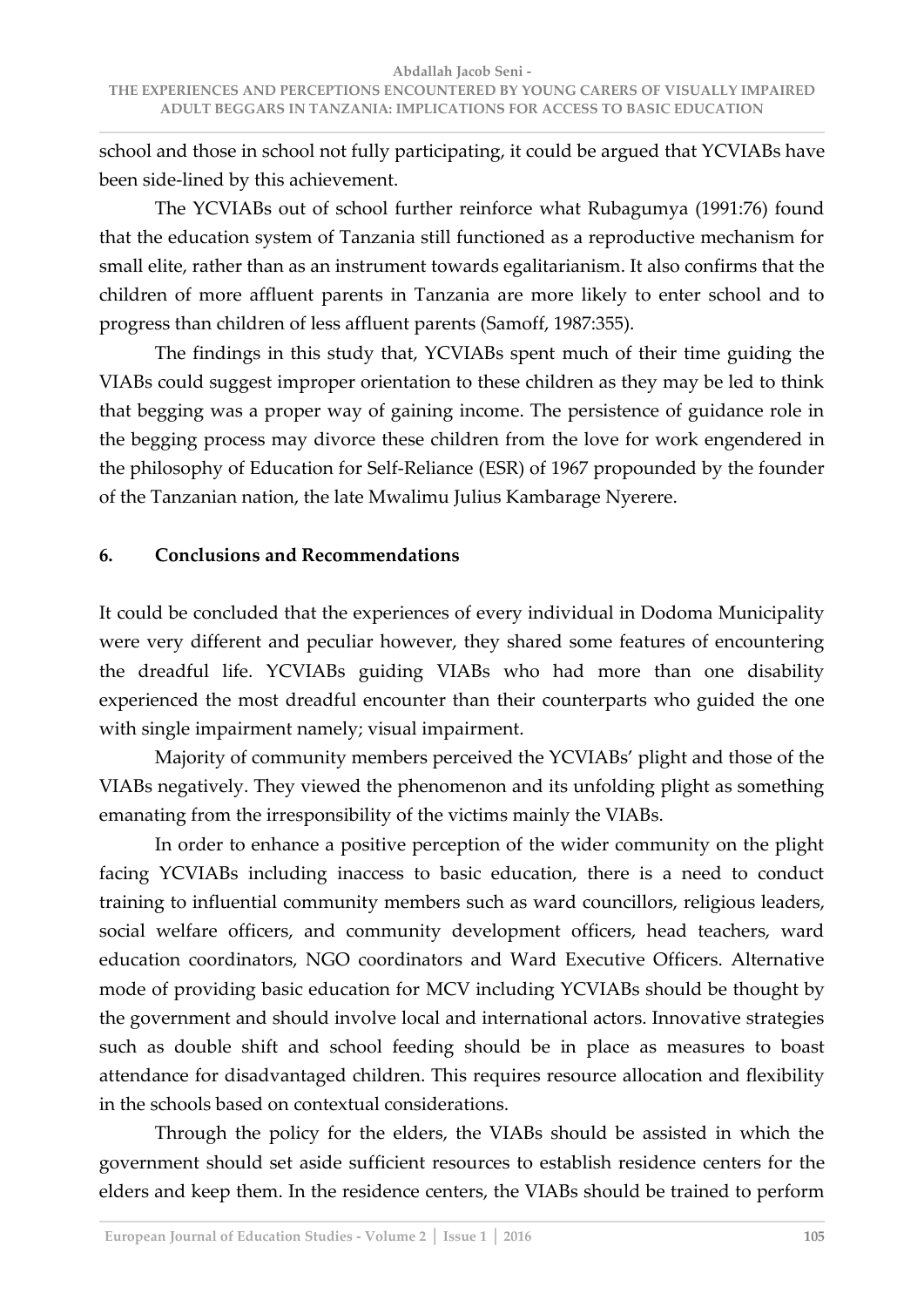light activities for production such as needle work, basketry, raising chicken etc. Keeping the VIABs in residence centers may release children from their guidance role and become easy for them to be supported to enroll and attend to school. Capital to begin income generating activities could assist in reducing and even alleviating dependency among the VIABs but before being given capital, they should be given training on how to manage projects they wish to commence.

## **Address for Correspondence**

Abdallah Jacob Seni Lecturer Department of Educational Foundations and Continuing Education School of Educational Studies, College of Education University of Dodoma P.O. BOX 259 Dodoma, Tanzania Telephone: +255 0 756 292 703 E-Mail: ajseni@gmail.com

## **Acknowledgement**

The author would like to express his sincere thanks to Dr. Elinami Veraeli Swai and Dr. Lyabwene Mtahabwa who were his supervisors during doctoral studies. More thanks and appreciations are also extended to the Management of the University of Dodoma for the sponsorship in pursuance of the PhD studies.

## **References**

- 1. Abrahams, D and Pennington, A (2008), *A Rapid Impact Assessment of ȃOur Health, Our Care and Our SayȄ on Young Carers*, Liverpool: Impact.
- 2. Anangisye, W. A. L. (2010), Bottlenecks in the access to primary education in Tanzania: The struggles of vulnerable school children in Makete District. *KEDI Journal of Educational Policy.*
- 3. Ary, D; Jacobs, L.C and Sorensen, C (2010), *Introduction to Research in Education; Eighth Edition*. Belmont: Wadsworth.
- 4. Boaten, A.B (2006), *An Examination on the Phenomenon of Street Children in Selected Communities in Accra (Ghana),* A Dissertation Presented to the Faculty of the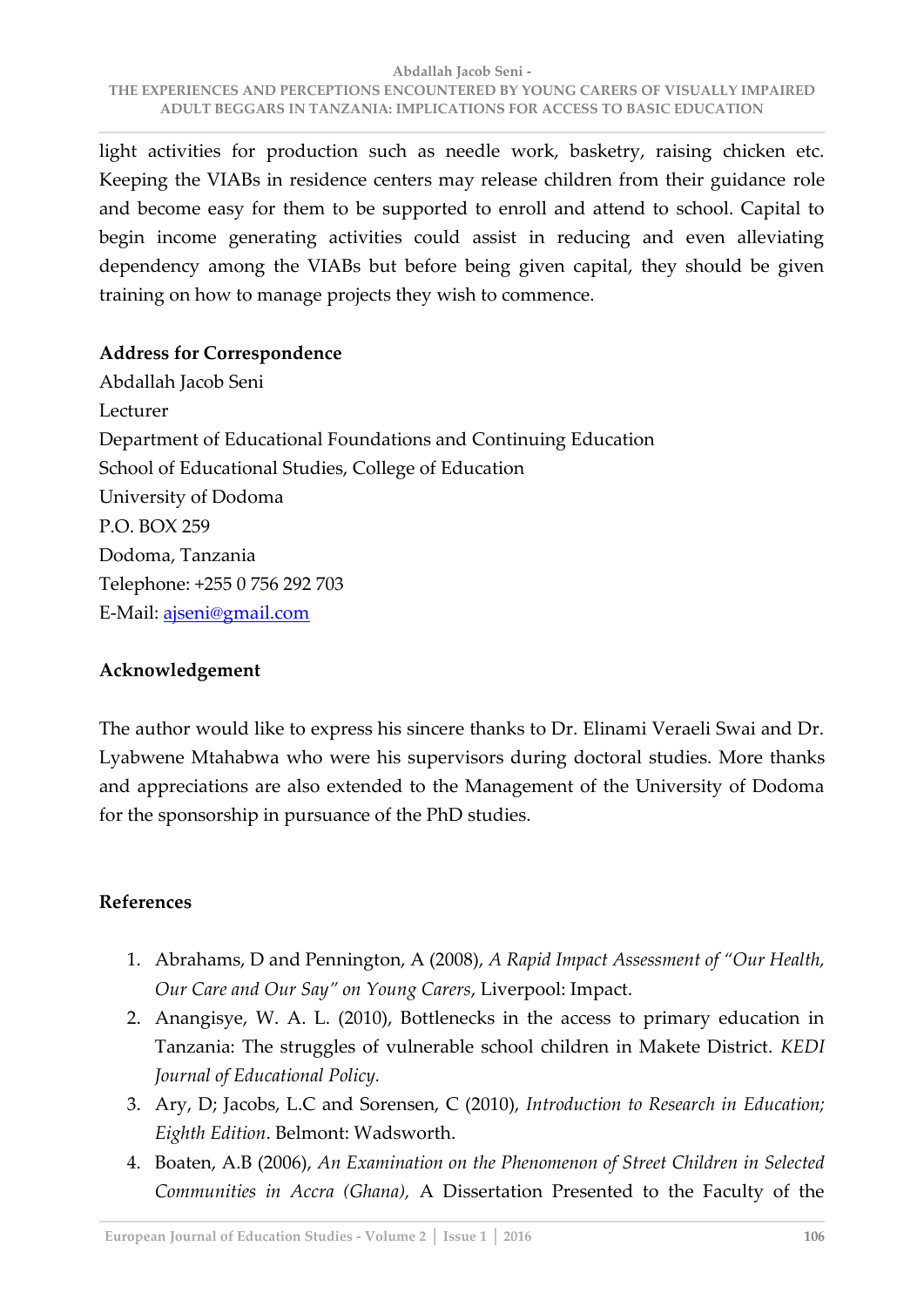College of Education of Ohio University in Partial Fulfillment of the Requirements for the Degree Doctor of Philosophy. Ohio: Ohio University Press.

- 5. Cohen, L, Manion, L, and Morrison, K (2000), *Research Methods in Education.* London: RoutledgeFalmer.
- 6. Cohen, L, Manion, L, and Morrison, K (2005), *Research Methods in Education (5th Edition).* London: Taylor and Francis.
- 7. Correl, L & Correl, T (2010), *The Tanzanian National Costed Plan of Action for Most Vulnerable Children:* A Human Capacity Needs Assessment: Dar es Salaam: USAID.
- 8. Dennis, C and Stahley, K (2012), Universal Primary Education in Tanzania: The Role of School Expenses and Opportunity Costs. Vol. 2, Num. 14
- 9. Ezzy, D. (2002), *Qualitative Analysis:* Practice and Innovation. London: Rutledge.
- 10. Fives, A; Kennan, D; Canavan, J; Brady, B and Cairns, D (2010), *Study of Young Carers in the Irish Population.* Dublin: Government Publications.
- 11. Grant, G., Repper, J. and Nolan, M. (2008), 'Young People Supporting Parents with Mental Health Problems: Experiences of Assessment & Support, Health and Social Care in the Community, Vol. 16, No 3, pp. 271-81.
- 12. Hubberman, A.M and Miles, M.B (1994), *Qualitative Data Analysis.* London: Sage Publications.
- 13. Ishumi, A. G. M. (1986), Universal primary education and teacher training: A review of approaches and practice. *Papers in Education and Development, 11*, 1-21.
- 14. Kate, A.M, Henley, R, Muller, M and Vetter, S (2010), *A Survey of Street Children in Northern Tanzania:* How Abuse or Support Factors May Influence Migration to the Street Springer Science & Business Media.
- 15. Lloyd, L. (2006), 'Call Us Carers: Limitations and Risk in Campaigning for Recognition *and Exclusivity'*, Critical Social Policy, Vol. 26, No 4, pp. 945-60.
- 16. Ministry of Education and Culture. (1995), *Education and Training Policy*. Dar es Salaam. Retrieved November 29, 2014, from <http://www.tzonline.org/pdf/Educationandtrainingpolicy06.pdf>
- 17. Ministry of Health and Social Welfare (2006), *The Costed MVC Action Plan 2006- 2010,* Dar es Salaam: Ministry of Health and Social Welfare, Government of Tanzania, Family Health International and USAID.
- 18. Mwai, W. (2004), Universal Primary Education: A Critical Discussion on the Kenyan Experience. In J. C. J. Galabawa & A. Närman (Eds.), *Education, Poverty and Inequality* (pp. 142–168). Dar es Salaam: KAD Associates.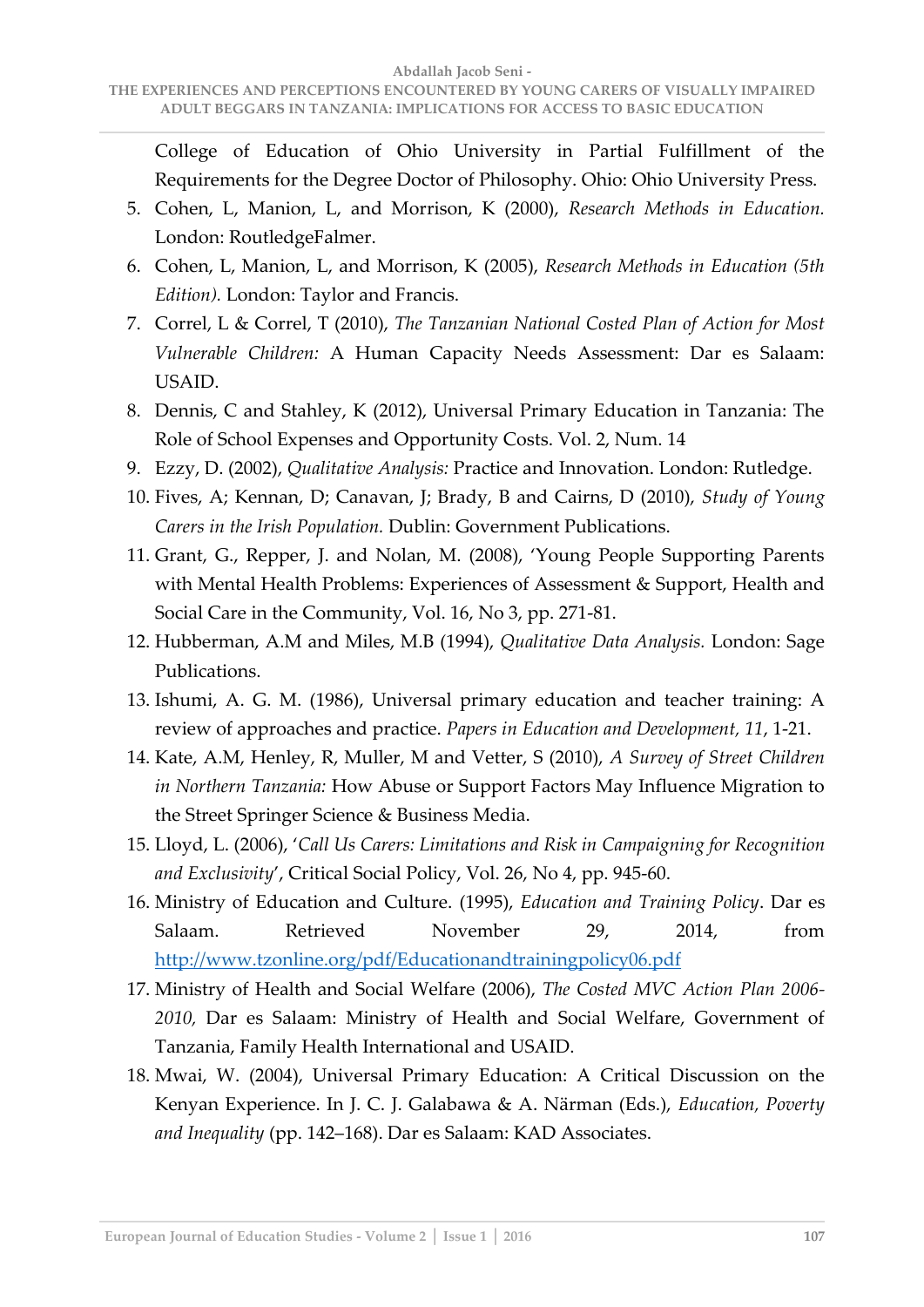- 19. Namwata, B.M.L, Mgabo, M.R, and Dimoso, P. (2010), *Demographic Dimensions*  and their Implications on the Incidence of Street Begging in Urban Areas of Central *Tanzania:* The Case of Dodoma and Singida Municipalities.
- 20. Pellegrini, A. D. (1998), Observational Methods in Early Childhood Educational Research. In D. Ezzy, *Qualitative Analysis:* Practice and Innovation. London: Rutledge.
- 21. R&AWG (2005), Vulnerability and Resilience to Poverty in Tanzania: Causes, Consequences and Policy Implications. Dar es Salaam: Mkuki na Nyota Publishers Ltd.
- 22. Ribeiro, M.O (2008), *Street Children and their Relationship with the Police.* São Paulo: International Nursing Review.
- 23. Rubagumya C.M (1991), Language promotion for educational purposes: The example of Tanzania. *International Review of Education*, 37:67-85.
- *24.* Samoff, J (1987), School Expansion in Tanzania: Private Initiatives and Public Policy. *Comparative Education Review*, 31:333-360.
- 25. Seni, A.J (2015), *Young Carers of Visually Impaired Adult Beggars in Dodoma Municipality, Tanzania:* Access to Basic Education, Unpublished PhD Thesis. The University of Dodoma.
- 26. Seni, A.J (2013), *Community Support in Education:* Lessons from Shinyanga, Tanzania Herstellung: LAP Lambert Academic Publishing.
- 27. Singh, K. (2006). Universalizing access to basic education: UNESCO's normative action. In A. Oduaran & H. S. Bhola (Eds.), *Widening Access to Education as Social Justice* (pp. 165 – 190). The Netherlands: Springer.
- 28. Skovdal, M. (2009), *Young Carers in Western Kenya:* Collective Struggles and Coping Strategies. London: London School of Economics and Political Science. *Social Work*, Oxford: Blackwell, p.378.
- 29. UNESCO (2014), Teaching and Learning: Achieving Quality for All. Place de Fontenoy: UNESCO Publishing.
- 30. United Republic of Tanzania (1996), *Child Development Policy, 1996,* Dar es Salaam: MCDWAC.
- 31. United Republic of Tanzania (2000), The Tanzania Development Vision 2025. Dar es Salaam: Planning Commission.
- 32. United Republic of Tanzania (2009), *The Law of the Child Act, 2009,* Dar es Salaam: MCDWAC
- 33. United Republic of Tanzania (2011), The Tanzania Country Report on the Millenium Development Goals 2010. Dar es Salaam: Planning Commission.